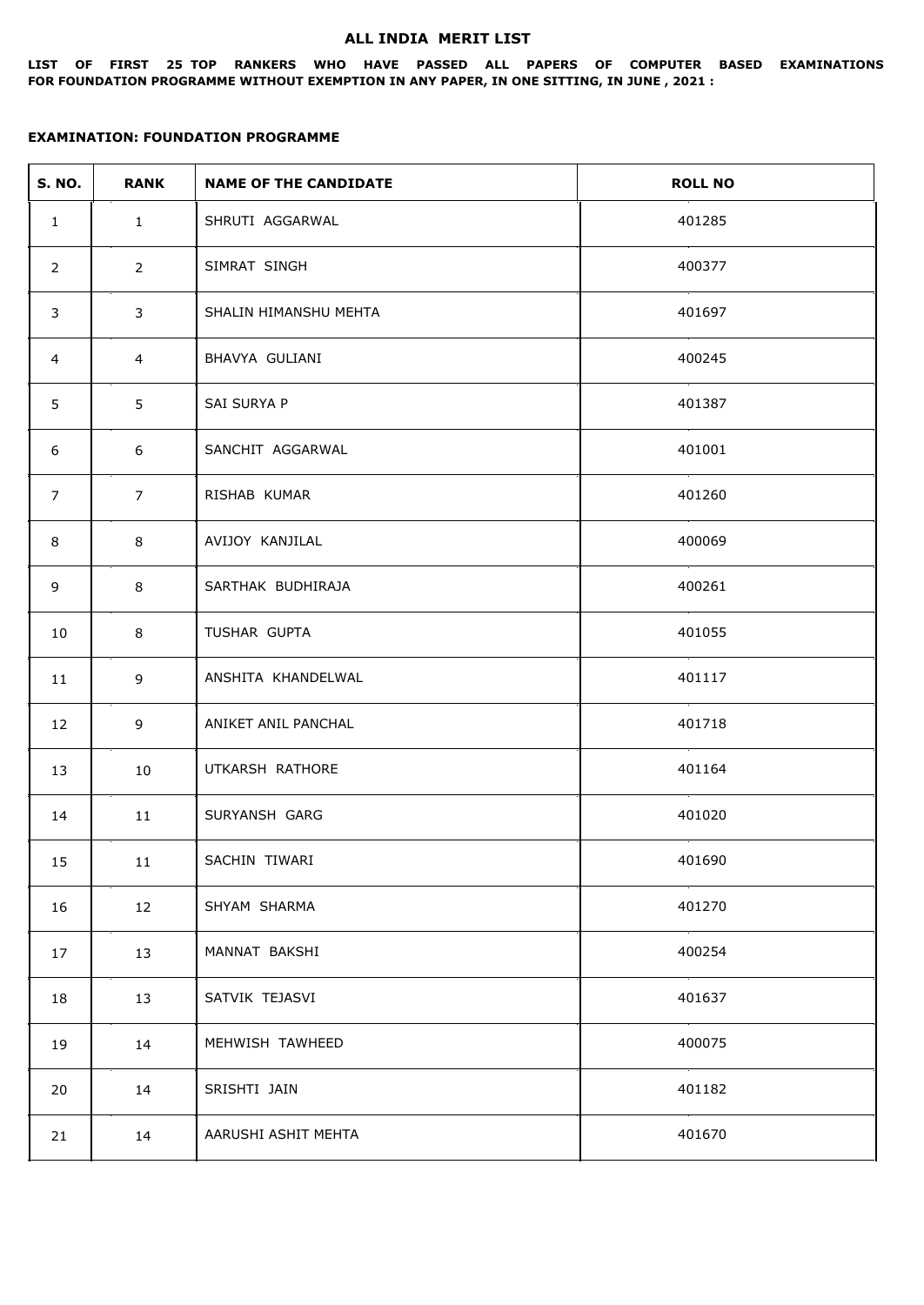| <b>S. NO.</b> | <b>RANK</b> | <b>NAME OF THE CANDIDATE</b> | <b>ROLL NO</b> |
|---------------|-------------|------------------------------|----------------|
| 22            | 15          | RICHIK CHOWDHURY             | 400062         |
| 23            | 15          | NAMAN MAHESHWARI             | 400385         |
| 24            | 15          | VARDAAN KAPUR                | 401183         |
| 25            | 15          | KARISHMA GUPTA               | 401284         |
| 26            | 15          | ARVIND MOHAN                 | 401400         |
| 27            | 15          | RIDDHI BHARAT PANCHAL        | 401635         |
| 28            | 16          | TANISHA CHOWDHURY            | 400086         |
| 29            | 16          | ROHIT GARG                   | 400339         |
| 30            | 16          | SWATHI S GANESH              | 401422         |
| 31            | 17          | NANDHANA SUJITH              | 400645         |
| 32            | 17          | AYUSHI SINGH                 | 401177         |
| 33            | 17          | KUMUDHASRI                   | 401498         |
| 34            | 18          | RUHANI GROVER                | 401056         |
| 35            | 19          | DEEPAK SHARMA                | 400178         |
| 36            | 19          | AKIRA                        | 400413         |
| 37            | 19          | AMAN HADIS SHAIKH            | 401655         |
| 38            | 20          | ROHIT GURU                   | 400136         |
| 39            | 20          | KRITIKA RANA                 | 400371         |
| 40            | 20          | SYED ARSHI AZIZ              | 400832         |
| 41            | 20          | GAURAV GUPTA                 | 401127         |
| 42            | 21          | PIYA KUMARI SHAW             | 400090         |
| 43            | 21          | SHRUTI SHARMA                | 400410         |
| 44            | 21          | RIYA KESWANI                 | 400646         |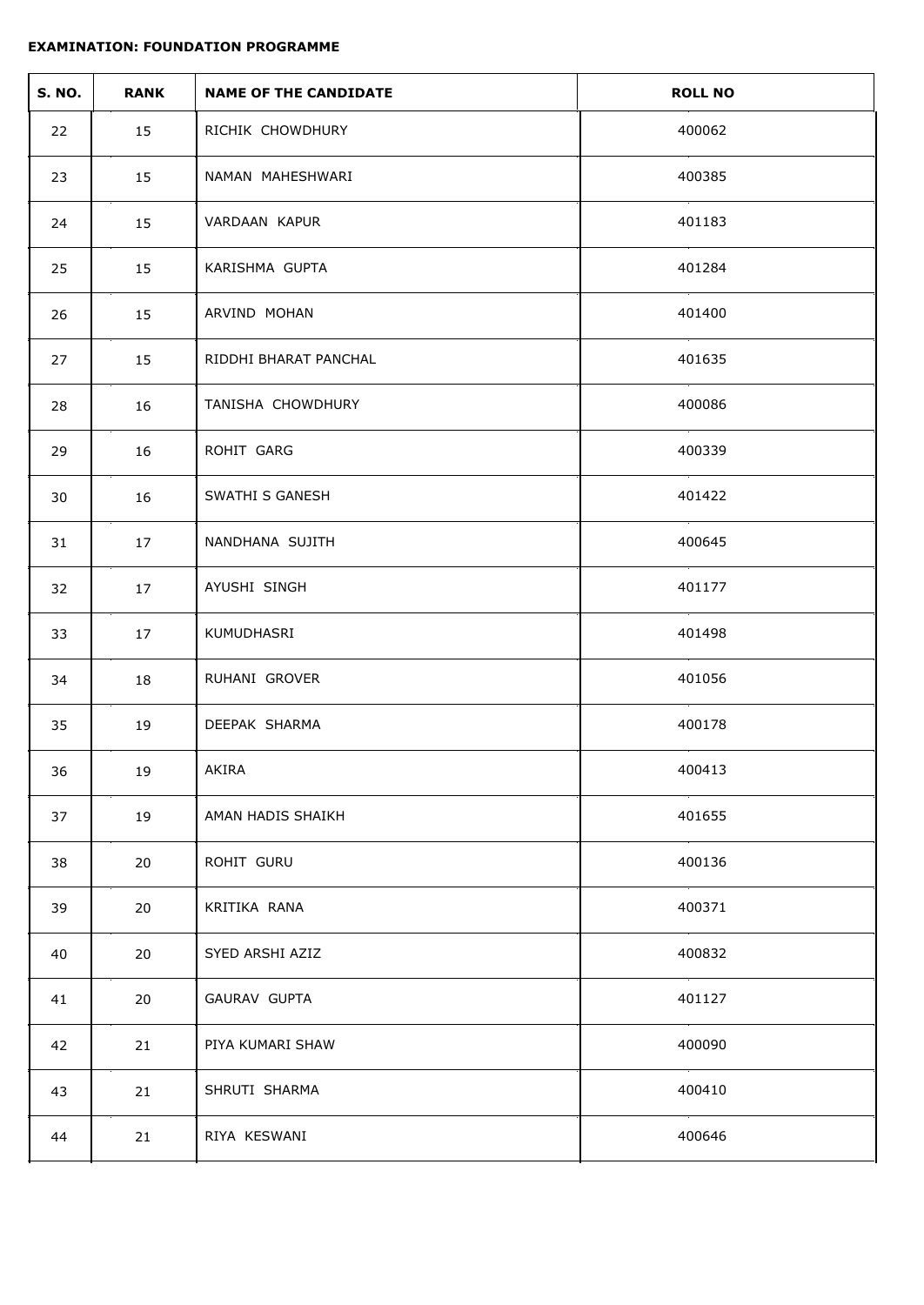| <b>S. NO.</b> | <b>RANK</b> | <b>NAME OF THE CANDIDATE</b> | <b>ROLL NO</b> |
|---------------|-------------|------------------------------|----------------|
| 45            | 21          | SNEHA JHA                    | 401091         |
| 46            | 21          | SACHIN V N                   | 401493         |
| 47            | 21          | MEET HARESH VADHEL           | 401648         |
| 48            | 21          | JAYANT NAINANI               | 401740         |
| 49            | 22          | VRIDHI KASHYAP               | 400104         |
| 50            | 22          | SANSKRITI SHARMA             | 400353         |
| 51            | 22          | NANDINI GUPTA                | 400403         |
| 52            | 22          | PUGAL MAALA R                | 400482         |
| 53            | 22          | PRITHIVI NARAYAN R           | 400569         |
| 54            | 22          | AMISHA JAYESH SANCHALA       | 400751         |
| 55            | 22          | SARTHAK BERIHA               | 400979         |
| 56            | 22          | PRIYA PARASHAR               | 401247         |
| 57            | 22          | MAHAK                        | 401252         |
| 58            | 23          | UTKARSH MISHRA               | 400259         |
| 59            | 23          | SUDEEP KUMAR PATRA           | 400951         |
| 60            | 23          | RENUKA TOSHNIWAL             | 401208         |
| 61            | 24          | ABHISHEK TIWARI              | 400290         |
| 62            | 24          | SNIGDHA AGARWAL              | 400399         |
| 63            | 24          | DIYA MANIKOTH                | 400470         |
| 64            | 24          | VISMITHA SENTHILNATHAN       | 400584         |
| 65            | 24          | DEEPAK MITTAL                | 400835         |
| 66            | 24          | MANSI BALMUKUND SHUKLA       | 401734         |
| 67            | 25          | MIHIRA JAGGI                 | 400283         |